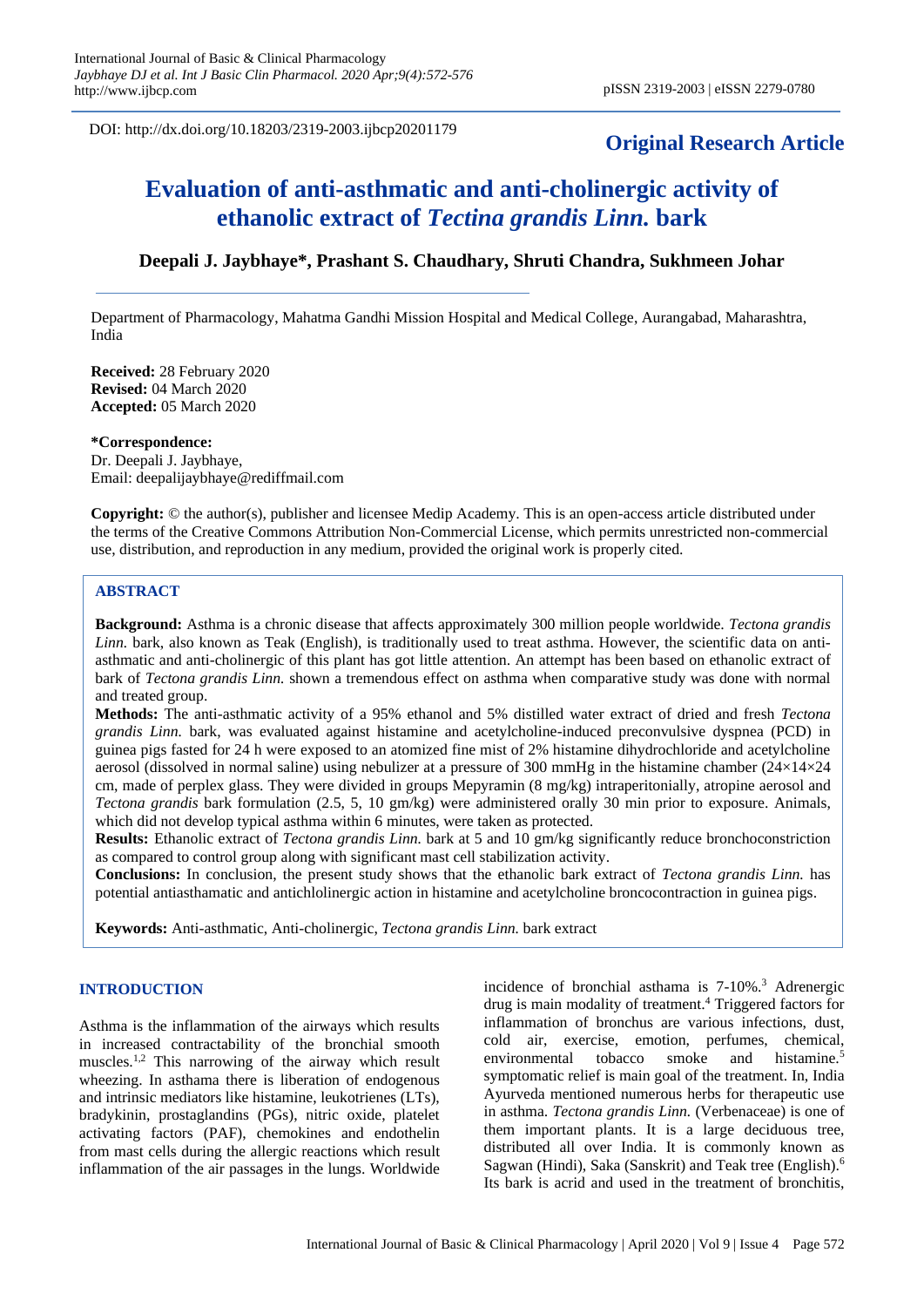hyperacidity, constipation, diabetes, anthelmintic, leprosy and skin diseases. Methanol extract has shown antibacterial activity.6-8 According to literature Tectoionols A and B (apocarotenoids), napthaquino neanthraquinone glycoside, tectol, tectograndiol, lapachol, steroidal moieties and tannin are major components present in *Tectona grandis* which might be responsible for various medicinal use of herb. Although, there is no scientific proof of the efficacy of plant extracts for antiasthmatic activity with the use of histamine with guinea pig and also anticholinergic property also not known.

The aim of present study was to evaluate antiasthmatic effect of *Tectona grandis* antihistaminics with exploration of anticholinergic property.

## **METHODS**

#### *Collection of plant materials*

The bark of *Tectona grandis Linn.* were collected from the outfield of Sewagram District, Wardha Maharashtra February-March 2007. The collected plant bark extract were deposited and shade dried in the Department of Pharmacology, Mahatma Gandhi Institute of Medical Sciences Sewagram Wardha.

#### *Drugs and chemicals*

Histamine dihydrochloride, acetylcholine chloride, atropine sulfate, mepyramine meleate, and toluidine blue were purchased from CAL Laboratories, supplied by Kasliwal Brothers, Indore. Histamine solution was freshly prepared in normal saline (NaCl, 8.5 gm/l). All the other chemicals were of analytical grade.

#### *Extraction*

Bark of *Tectona grandis* were washed with distilled water to remove dirt and soil, and shade dried. The dried materials were powdered by mixture and passed through a 10-mesh sieve.6,9 Then 500 gm of plant bark powder was macerated with 95% of ethanol and 5% distilled water, after 24 hours of maceration, extraction done with 95% ethanol with 5% distilled water in percolator after percolation for 48 hours. Extract was dried in fan so that solvents evaporated and get crude ethanol extract.

#### *Experimental animals*

Antihistaminic and anticholinergic studies were conducted on guinea pigs (350-500 gm) of either sex. For mast cell stabilization paradigm, adult Wistar albino rats weighing 140-160 gm of either sex were used. All the experimental animals were fed on commercial pellet diet (Poshak Ahar Pvt. Ltd. India). They were group housed under standard conditions of temperature  $(22\pm 20^{\circ}C)$ , relative humidity ( $60\pm5\%$ ) and 12:12 light/dark cycle was maintain. They were divided in groups of six animals each. Group 1 was the saline fed group served as control Group 2 was treated with a standard drug. Group 3 was bark extract 2.5 gm/kg and Group 4 was bark extract 5 gm/kg. Group 5 was 10 gm/kg of bark extract. Before experimentation, the animals were kept on fast for 24 hours but water was given *ab de libitum*. During experiments, animals were also observed for any alteration in their general behavior. All the experimental protocols were approved by the Institutional Animal Ethics Committee (IAEC).

## *Preparation of plant extract*

*Tectona grandis Linn.* bark extract formulation was suspended in 1% SCMC in distilled water and administered orally. The control animals were given an equivalent volume of SCMC vehicle. The standard group received Mepyramine spray and atropine sulphate I.P.<sup>10</sup>

#### *Phramacological screening (antiasthmatic paradigms)*

#### *Histamine-induced bronchospasm in guinea pigs*

The guinea pigs fasted for 24 hours were exposed to a 2% histamine dihydrochloride aerosol (dissolved in normal saline) using nebulizer with pressure of 300 mmHg in the histamine chamber (24×14×24 cm, made of perplex glass). Guinea pigs which were exposed to histamine aerosol showed progressive signs of difficulty in breathing than followed by convulsions, asphyxia and death. The time required for development of convulsion is called pre-convulsion time  $(PCD)$ .<sup>11-13</sup> Preconvulsion time can be judge accurately by experience and observation. When animal reached to preconvulsion time, animal were removed from chamber and placed in fresh air to recover. In this experiment the criterion used was time for onset of dysponea and percent of protection from convulsant was calculated by the percentage protection offered by the standard and test drug against asphyxia was calculated, using the formula: Percentage protection=  $[(T2-T1)/T2] \times 100$ . Three days prior to the experiment screening was done and the animal who develop asthama within 3 minute with histamine were selected for the experiment, along with it we also given habituation practice to retain them in histamine chamber. Animals were divided in groups of six animals each. Mepyramine (8 mg/kg) administrated intraperitonially and *Tectona grandis Linn.* bark extract formulation (2.5, 5, 10 gm/kg) were administered orally 30 minutes prior to exposure. Animals, which did not develop typical asthma within 6 minutes were taken as protected.

#### *Acetylcholine- induced bronchospasm in guinea pigs*

Procedure was similar as describe above to the histamine aerosol study except that animals were exposed to aerosol of 0.5% acetylcholine in another set of animals  $(n=6)$ .<sup>14-16</sup> Atropine sulphate (2 mg/kg) was used as a standard drug. Degranulation of mast cell carried out by compound 48/80 it was the same method described by Kaley et al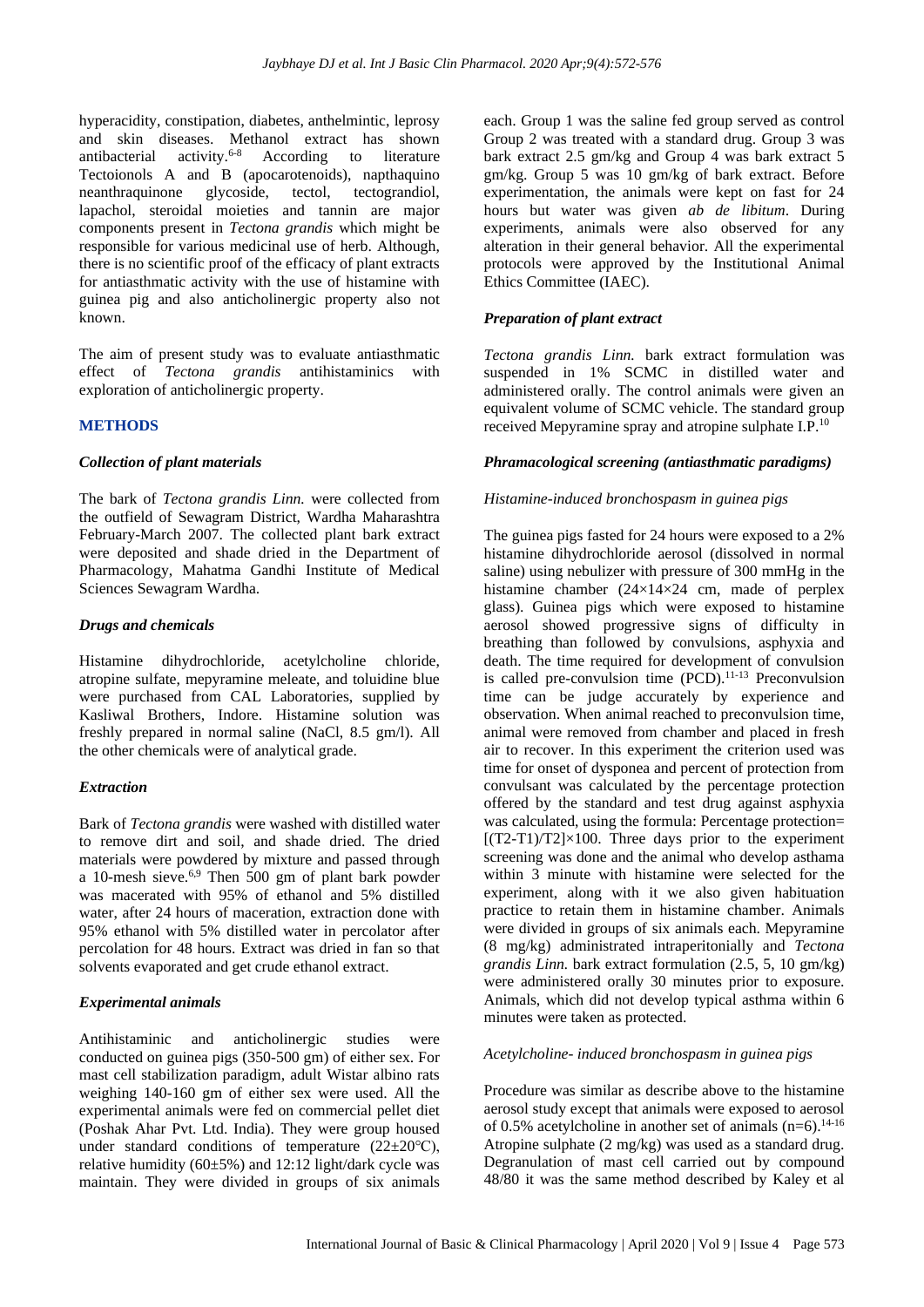with little modification. <sup>2</sup> Male albino rats were sacrificed by ketamine anesthesia. The albino rats were immediately injected with 15 ml of prewarmed (37°C) buffered salt solution (NaCl 137 mM; KCl 2.7 mM; MgCl 2; 1 mM; CaCl 20.5 mM; NaH2PO 40.4 mM; Glucose 5.6 mM; HEPES 10 mM) into the peritoneal cavity, and massage was given gently for 90 seconds. Peritoneum was exposed by giving midline incision. Aspiration of pale fluid by using blunted plastic Pasteur pipette and collected in plastic centrifuge. It was centrifuged at 1000 rpm for 5 minutes, supernatant discarded to reveal a pale cell pellet. The cell pellets were re-suspended in fresh buffer and re-centrifuged. The centrifuged fluid was incubated with the test compounds or disodium cromoglycate, before challenge with compound 48/80. The incubated fluid spread over glass slides and the mast cells were stained with 1% toluidine blue and counterstained with 0.1% light green. After drying slides in air. Mast cells counted from randomly selected high power objective fields (450X). The effect of *Tectona grandis* on mast cells was studied by incubating the mast cells for 10 minutes with the above formulation in a concentration of 2.5, 5 and 10 gm/ml along with standard drug prednisone (10 mg/kg). After incubation it was exposed to degranulator, compound 48:80 (10 μg/ml) for 10 minutes, again mast cell were spread over glass slide. The percent degranulation of the mast cells was calculated. Compared degranulation with control and standard drug with *Tectona grandis* bark extract.

All data of the experiment was statistically analyzed by Dunnett's t-test and two way ANOVA.

## *Acute toxicity test (determination of LD50) 13,17*

For the acute toxicity (LD50) done by method describe by Kabore Adama. Albino mice (20-25 gm) of either sex were used. Doses of *Tectona grandis Linn.* bark extract 1, 2, 4, 8, 16gm/kg were administered orally, one dose for each group. The treated animals were monitored for 24 hours for mortality and general behaviour. On above dose there was no occurrence of any adverse effects in animals. So, from the result of the above step, three different doses of 2.5, 5 and 10 gm/kg were chosen and administered orally respectively to three groups of one mouse per group. The treated animals were again monitored for 24 hours.

#### **RESULTS**

The results of the present study revealed mast cell stabilization, antihistaminic and anti-cholinergic actions of *Tectona grandis Linn.* bark extract. In the mast cell stabilization paradigm, weight of granuloma was 220mg. while in the plant extract group it was 120, 96mg in dose of 5 and 10gm/kg which is significant  $(p<0.001)$ . Compound 48/80 (10 μg/ml) produced about 76% degranulation of mast cells. Pretreatment with prednisolone (10 mg/kg) and the herbal formulation (5 and 10  $\text{gm/kg}$  significantly reduced (p<0.01) degranulation of mast cells as compared to compound 48/80-tretaed control group (Table 3) which give the protection of 54%, 89%, 97% protection. These results suggest that herbal formulation protects mast cells from compound 48/80-evoked degranulation.

## **Table 1: Effect of** *Tectona grandis Linn.* **formulation on histamine-aerosol in guinea pigs.**

| <b>Treatment</b>                            | <b>Dose</b>                                                       | <b>Preconvulsion</b><br>time (seconds) | <b>Protection</b> |
|---------------------------------------------|-------------------------------------------------------------------|----------------------------------------|-------------------|
| Control                                     | Saline                                                            | $120.2+3$                              |                   |
| <b>Mepyramine</b>                           | $8 \text{ mg/kg}$<br>1.p.                                         | $560 \pm 3.4$                          | 78                |
| <b>Tectona</b><br><i>grandis</i> dose I     | $2.5$ gm/kg<br>orally                                             | $280+2.2$                              | 58*               |
| <b>Tectona</b><br>gandis dose II            | $5 \text{ gm/kg}$<br>orally                                       | $320+1.5$                              | 63*               |
| <b>T</b> cetona<br><i>grandis</i> dose<br>Ш | $10 \text{ gm/kg}$<br>orally                                      | $430+2.5$                              | $72**$            |
| <b>Tectona</b><br>grandis +<br>mepyramine   | $10 \text{ gm/kg}$<br>$(orally) +$<br>$8 \text{ mg/kg}$<br>(i.p.) | $630 + 2.5$                            | $81**$            |

\*p value< $0.05$ ; \*\*p value< $0.001$ .

In the histamine aerosol study, the control animals showed convulsion during the first 3 minutes of the experiment was selected for experiment. Prior treatment of herbal formulation (2.5, 5, 10 gm/kg) protected the animals proconvulsant time was increase 280, 320, 430 seconds. In control group proconvulsant time was 120 second (Table 1). It shows that *Tectona grandis* bark extract has significant effect in bronchial asthma (p<0.01). The development of asphyxia produced by histamine aerosol confirming that it has antihistaminic activity. The *Tectona grandis* bark extract has highly significant effect when it is used with standard drug the preconvulsant time was 630 second. Histamine had major role in asthma. <sup>2</sup> The close resemblance of pulmonary responses to histamine challenge in both guinea pigs and humans, as well as the anaphylactic sensitization made this species the model of choice. In the present study, guinea pigs were used because of the extreme sensitivity of their airways to the primary mediators of bronchoconstriction, including histamine and leukotrienes, and their ability to be sensitized to foreign proteins.

Acetylcholine-aerosol provoked bronchoconstriction in all animals of control group preconvulsant time was 110 seconds, while it was significantly increases to 280. 320, 370 seconds in herbal formulation (2.5, 5 and 10 gm/kg)  $(p<0.01)$  from acetylcholine-induced bronchoconstriction. Atropine sulphate (a standard antimuscarinic drug, 2 mg/kg, i.p.) significantly prolonged pre-convulsion time which is 480 seconds  $(p<0.01)$  and protected animals from asphyxia (Table 2).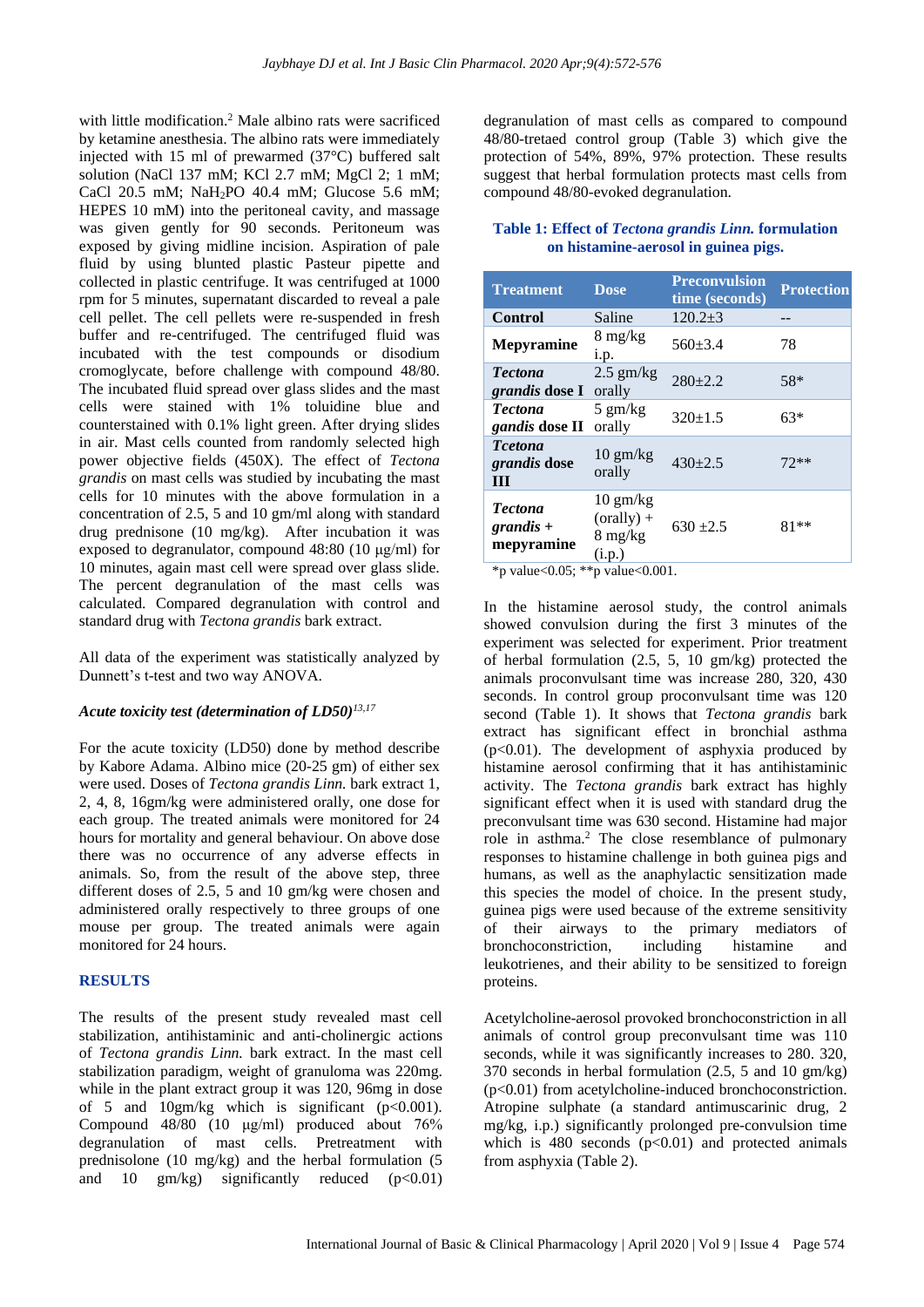## **Table 2: Effect of** *Tectona grandis Linn.* **extract on acetylcholine induced bronchospasm in guinea pigs.**

| <b>Treatment</b>                                      | <b>Dose</b>                                        | <b>Preconvulsion</b><br>time (seconds) | <b>Protection</b> |
|-------------------------------------------------------|----------------------------------------------------|----------------------------------------|-------------------|
| <b>Control</b>                                        | Saline                                             | $110 \pm 3$                            |                   |
| <b>Atropine</b><br>sulphate                           | $2 \text{ mg/kg}$<br>(i.p.)                        | $480 \pm 3.4$                          | 77                |
| <b>Tectona</b><br>grandis<br>dose I                   | $2.5$ gm/kg<br>orally                              | $280+2.2$                              | $61*$             |
| <b>Tectona</b><br>gandis<br>dose II                   | $5 \text{ gm/kg}$<br>orally                        | $320 \pm 1.5$                          | $65*$             |
| <b>T</b> cetona<br>grandis<br>dose III                | $10 \text{ gm/kg}$<br>orally                       | $370 \pm 2.5$                          | $70**$            |
| <b>Tectona</b><br>$grandis +$<br>atropine<br>sulphate | $10 \text{ gm/kg}$<br>orally + $2$<br>$mg/kg$ i.p. | $550 \pm 2.5$                          | $80**$            |

\*p value<0.05; \*\*p value<0.001.

But when standard drug used with plant bark extract, the preconvulsant time markedly increases, it was 550 seconds. This shows when plant extract combine with standard drug has synergistic action.

## **Table 3: Effect of** *Tectona grandis Linn.* **extracts on mast cell.**

| <b>Treatment</b>                                     | Dose i.p.                             | Weight of<br>granuloma<br>(mg) | <b>Protection</b> |
|------------------------------------------------------|---------------------------------------|--------------------------------|-------------------|
| <b>Control</b>                                       | Saline                                | $220 \pm 3$                    | -                 |
| <b>Prednosoline</b>                                  | $10 \frac{\text{mg}}{\text{kg}}$      | $90 \pm 3.4$                   | 90                |
| <b>Tectona</b><br><i>grandis</i> dose I              | $2.5$ gm/kg                           | $160 \pm 2.2$                  | 47                |
| <b>Tectona</b><br>gandis dose II                     | $5 \text{ gm/kg}$                     | $120 \pm 1.5$                  | $54*$             |
| <b>T</b> cetona<br>grandis dose<br>Ш                 | $10 \text{ gm/kg}$                    | $96 \pm 2.5$                   | 89**              |
| <b>Tectona</b><br>$grandis +$<br><b>Prednosoline</b> | $10 \text{ gm/kg}$<br>and 10<br>mg/kg | $60 \pm 2.5$                   | 97***             |

\*p value<0.05; \*\*p value<0.001; \*\*\*p value<0.0001.

## **DISCUSSION**

In bronchial asthma, there is injury to mast cells and basophiles by antigenic stimulation and causes release of histamine. Histamine which is liberated by mast cell destruction causing smooth muscle contraction, increased vascular permeability and mucus formation. Histamine provoke bronchoconstriction, it causes the bronchial hyperactivity. Mast cells with mediator is main factor for initiation of early phase of allergic reaction and also responsible for initiation of chronic allergic reaction.<sup>18</sup> For the study of agonist and antagonist on bronchus and bronchial tree the contraction of tracheal chain in vitro is use. Guinea pig is very sensitive to histamine and it is ideal model for testing H1 antihistaminics drugs in histamine chamber. Guinea pig tracheal chain preparation is suitable for screening of the antihistaminic activity.<sup>18</sup>

In present study *Tectona grandis Linn.* bark extract also shows increase the preconvulsant time as compared to control in histamine induced bronchoconstriction. This shows that *Tectona grandis* has antihistaminics property.

In acetylcholine induced bronchoconstriction *Tectona grandis* also increase in preconvulsant time significantly. As the muscarinic receptors  $(M2)$  present on bronchus.<sup>19</sup> This shows that *Tectona grandis* has anticholinergic activity also.

Result study on *Tectona grandis Linn.* suggest that, there was appreciable decrease in severity of symptoms of asthma and also simultaneously improvement in lung function parameters. Along with it *Tectona grandis Linn.* has significant mast cell stabilizing activity.

## **CONCLUSION**

In conclusion, the results of present investigation suggest that, *Tectona grandis Linn.* bark extract formulation have significant bronchodilator activity against histamine and acetylcholine. However, further studies are suggested to establish molecular mechanism and also to isolate and characterize the active principles responsible for the action. Further study is ongoing to characterize the active principles of the extract which are responsible for antiasthmatic activity.

*Funding: No funding sources Conflict of interest: None declared Ethical approval: The study was approved by the Institutional Ethics Committee*

#### **REFERENCES**

- 1. Govindan S, Viswanathan S, Vijayasekaran V, Alagappan R. A pilot study on the clinical efficacy of Solanum xanthocarpum and Solanum trilobatum in bronchial asthma. J Ethnopharmacol. 1999;66(2):205-10.
- 2. Kirtikar KR, Basu BD. Indian Medicinal Plants. 2nd ed. Dehradun, India. Oriental Enterprises; 2001: 131- 134.
- 3. Rang HP, Dale MM and Ritter JM, Pharmacology. 4th ed. Harcourt publisher, New Delhi; 2001: 340- 348.
- 4. Michael D, Crowell, Estephan N, Zayat, Brian E, Lacy. The effects of an inhaled β2-adrenergic agonist on lower esophageal function: A Dose-Response Study. Chest. 2017;151(2):520-1.
- 5. Kelly HW, Sorknes CA, Asthma. In: Dipiro JT, Talbert RL, Yee GC, Matzke TR, Wells BG, Posey